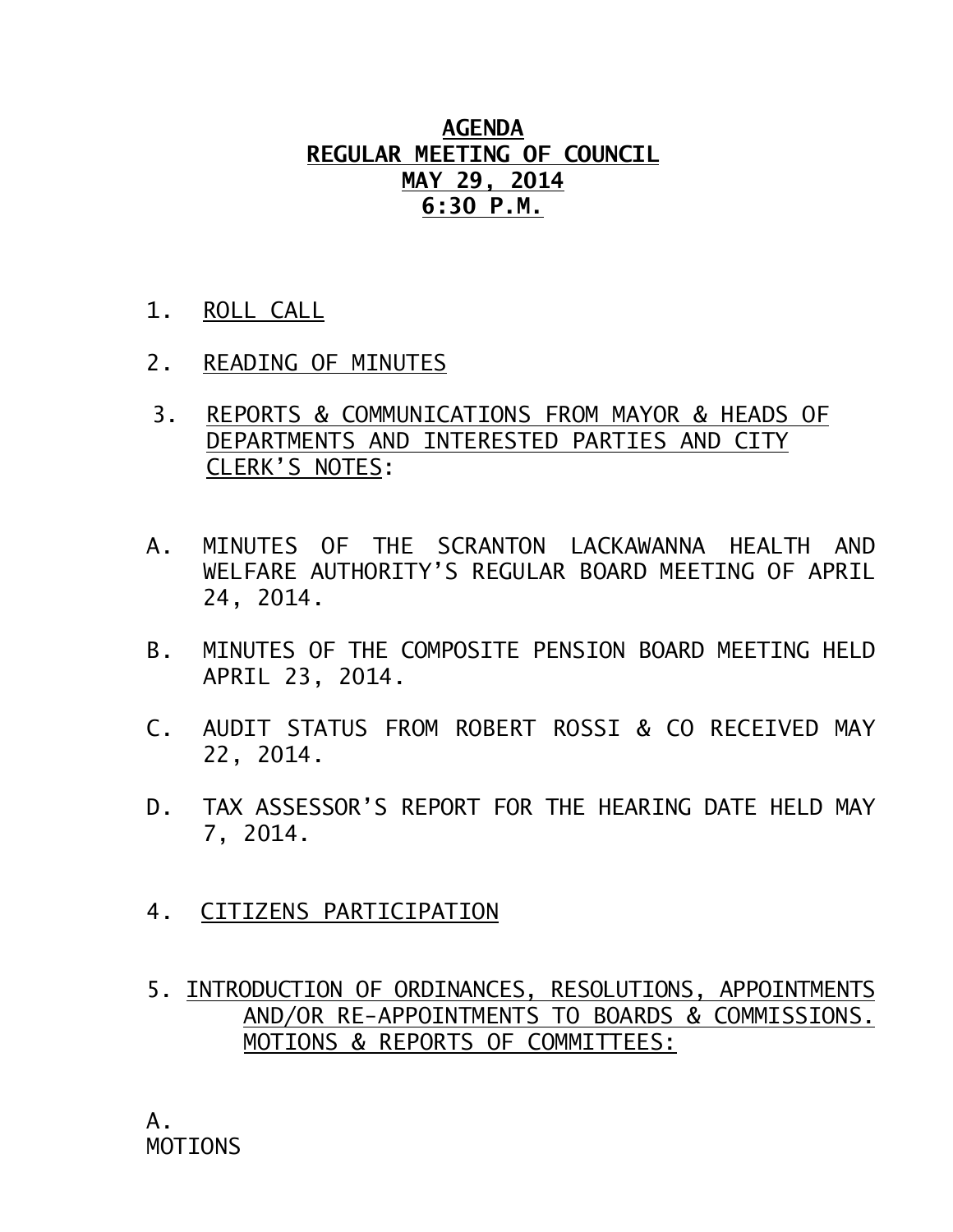B.

FOR INTRODUCTION - AN ORDINANCE – AUTHORIZING THE MAYOR AND OTHER APPROPRIATE OFFICIALS OF THE CITY OF SCRANTON TO TAKE ALL NECESSARY ACTIONS TO IMPLEMENT NUMEROUS ACCOUNTING ADJUSTMENTS TO THE CITY OF SCRANTON'S IDIS SYSTEM FOR COMMUNITY DEVELOPMENT BLOCK GRANT FUNDS BY DECREASING FUNDING FOR VARIOUS PROGRAMS TO ACCOUNT FOR DEFICIENCIES IN THE CITY OF SCRANTON'S LINE OF CREDIT WITH THE DEPARTMENT OF HOUSING AND URBAN DEVELOPMENT ("HUD") DUE TO UNPLANNED SECTION 108 PAYMENTS BY THE CITY OF SCRANTON IN THE AMOUNT OF \$1,662,043.98.

 $\mathsf{C}$ .

FOR INTRODUCTION – AN ORDINANCE – AMENDING FILE OF THE COUNCIL NO. 56 OF 2012 TITLED "AUTHORIZING THE MAYOR AND OTHER APPROPRIATE OFFICIALS OF THE CITY OF SCRANTON TO TAKE ALL NECESSARY ACTIONS TO IMPLEMENT THE CONSOLIDATED SUBMISSION FOR COMMUNITY PLANNING AND DEVELOPMENT PROGRAMS TO BE FUNDED UNDER THE COMMUNITY DEVLOPMENT BLOCK GRANT (CDBG) PROGRAM, HOME INVESTMENT PARTNERSHIP (HOME) PROGRAM AND EMERGENCY SOLUTIONS GRANT (ESG) PROGRAM FOR THE PERIOD BEGINNING JANUARY 1, 2013" BY DECREASING FUNDING FOR VARIOUS PROGRAMS TO ACCOUNT FOR DEFICIENCIES IN THE CITY OF SCRANTON'S LINE OF CREDIT WITH THE DEPARTMENT OF HOUSING AND URBAN DEVELOPMENT ("HUD") DUE TO UNPLANNED PAYMENTS IN VARIOUS SECTION 108 LOANS GUARANTEED BY THE CITY OF SCRANTON IN THE AMOUNT OF \$1,662,043.98.

## 6. CONSIDERATION OF ORDINANCES - READING BY TITLE -

A.

READING BY TITLE - FILE OF THE COUNCIL NO. 23, 2014 - AN ORDINANCE - CREATING AND ESTABLISHING SPECIAL CITY ACCOUNT NO. 02.2229609 ENTITLED "COMMUNITY SURVEILLANCE NETWORK SYSTEM" FOR THE RECEIPT AND DISBURSEMENT OF GRANT FUNDS RECEIVED FOR THE ACQUISITION AND INSTALLATION OF THE COMMUNITY SURVEILLANCE NETWORK SYSTEM AT SCRANTON POLICE HEADQUARTERS.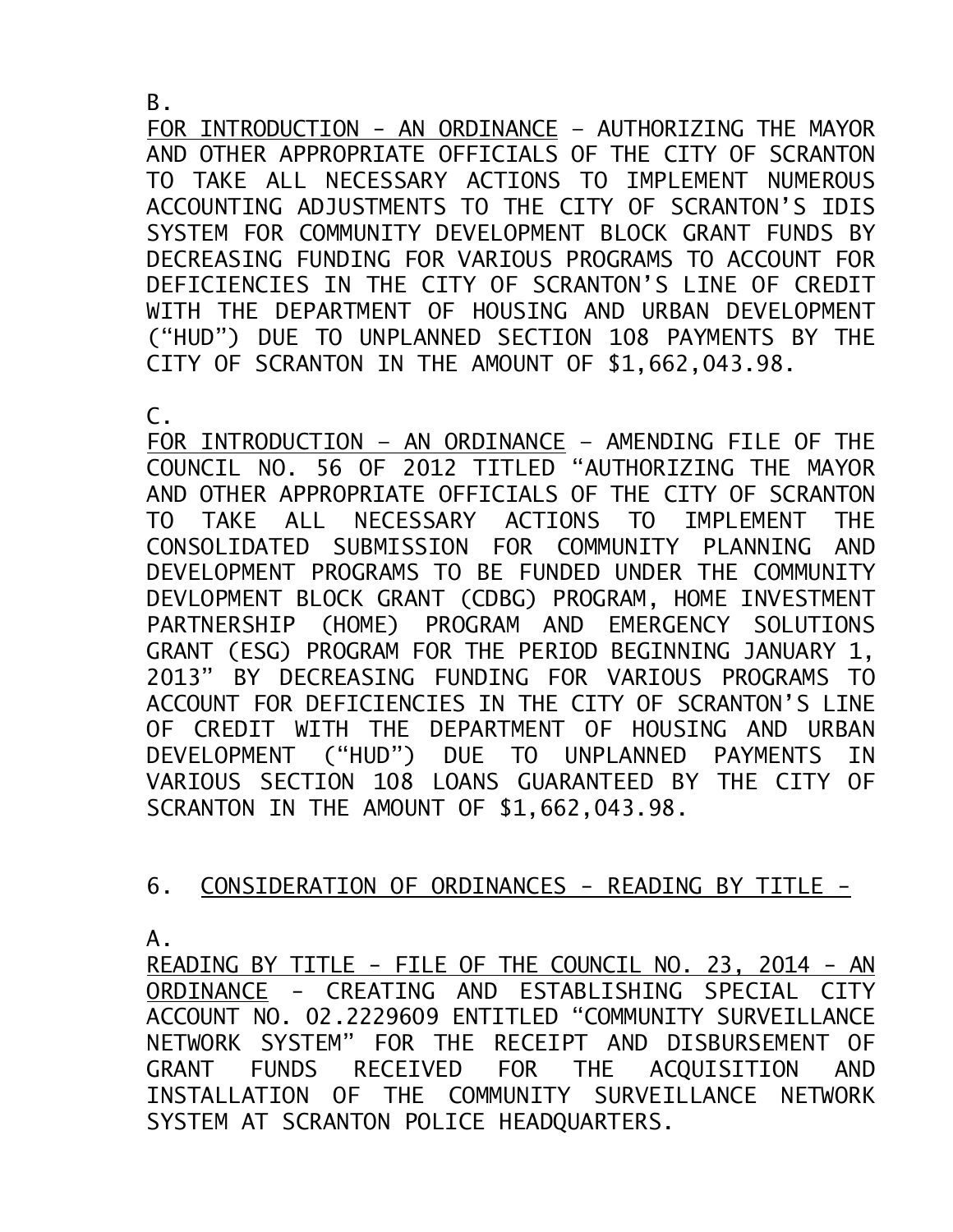B.

READING BY TITLE - FILE OF THE COUNCIL NO. 24, 2014 - AN ORDINANCE - AUTHORIZING THE MAYOR AND OTHER APPROPRIATE CITY OFFICIALS TO APPLY FOR AND EXECUTE A GRANT APPLICATION AND IF SUCCESSFUL A GRANT AGREEMENT AND ACCEPT THE FUNDS RELATED THERETO THROUGH THE BJA FY 14 EDWARD BYRNE JUSTICE ASSISTANCE GRANT ("JAG") PROGRAM-LOCAL SOLICITATION IN THE AMOUNT OF \$23,898.00.

 $\mathsf{C}$ .

READING BY TITLE - FILE OF THE COUNCIL NO. 25, 2014 - AN ORDINANCE - AUTHORIZING THE MAYOR AND OTHER APPROPRIATE OFFICIALS OF THE CITY OF SCRANTON TO ENTER INTO A LEASE AGREEMENT WITH THE SCRANTON SCHOOL DISTRICT FOR USE OF CITY OWNED PROPERTY IN CONNECTION WITH APPROVED WEST SIDE HIGH SCHOOL SOCCER TEAMS FOR A THREE-(3) YEAR PERIOD COMMENCING APRIL 15, 2014 AND ENDING APRIL 14, 2017.

D.

READING BY TITLE - FILE OF THE COUNCIL NO. 26, 2014 - AN ORDINANCE - AUTHORIZING THE MAYOR AND OTHER APPROPRIATE OFFICIALS OF THE CITY OF SCRANTON TO ENTER INTO A LEASE AGREEMENT WITH THE SCRANTON YOUTH SOCCER FOR THE USE OF CITY OWNED PROPERTY IN CONNECTION WITH APPROVED SCRANTON YOUTH SOCCER FOR A THREE (3) YEAR PERIOD COMMENCING APRIL 15, 2014 AND ENDING APRIL 14, 2017.

E.

READING BY TITLE - FILE OF THE COUNCIL NO. 27, 2014 - AN ORDINANCE - AMENDING FILE OF THE COUNCIL NO. 75, 2012 AN ORDINANCE (AS AMENDED) ENTITLED "AN ORDINANCE TO PROVIDE REVENUE FOR THE CITY OF SCRANTON BY IMPOSING A TAX UPON THE PRIVILEGE OF ATTENDING OR ENGAGING IN NON-EXEMPT AMUSEMENTS, INCLUDING EVERY FORM OF ENTERTAINMENT, DIVERSION, SPORT, RECREATION AND PASTIME, REQUIRING ALL PERSONS, PARTNERSHIPS, ASSOCIATIONS AND CORPORATIONS CONDUCTING PLACES OF AMUSEMENTS; IMPOSING DUTIES AND CONFERRING POWERS UPON THE TREASURER OF THE CITY OF SCRANTON; PRESCRIBING THE METHOD AND MANNER OF COLLECTING THE TAX IMPOSED BY THIS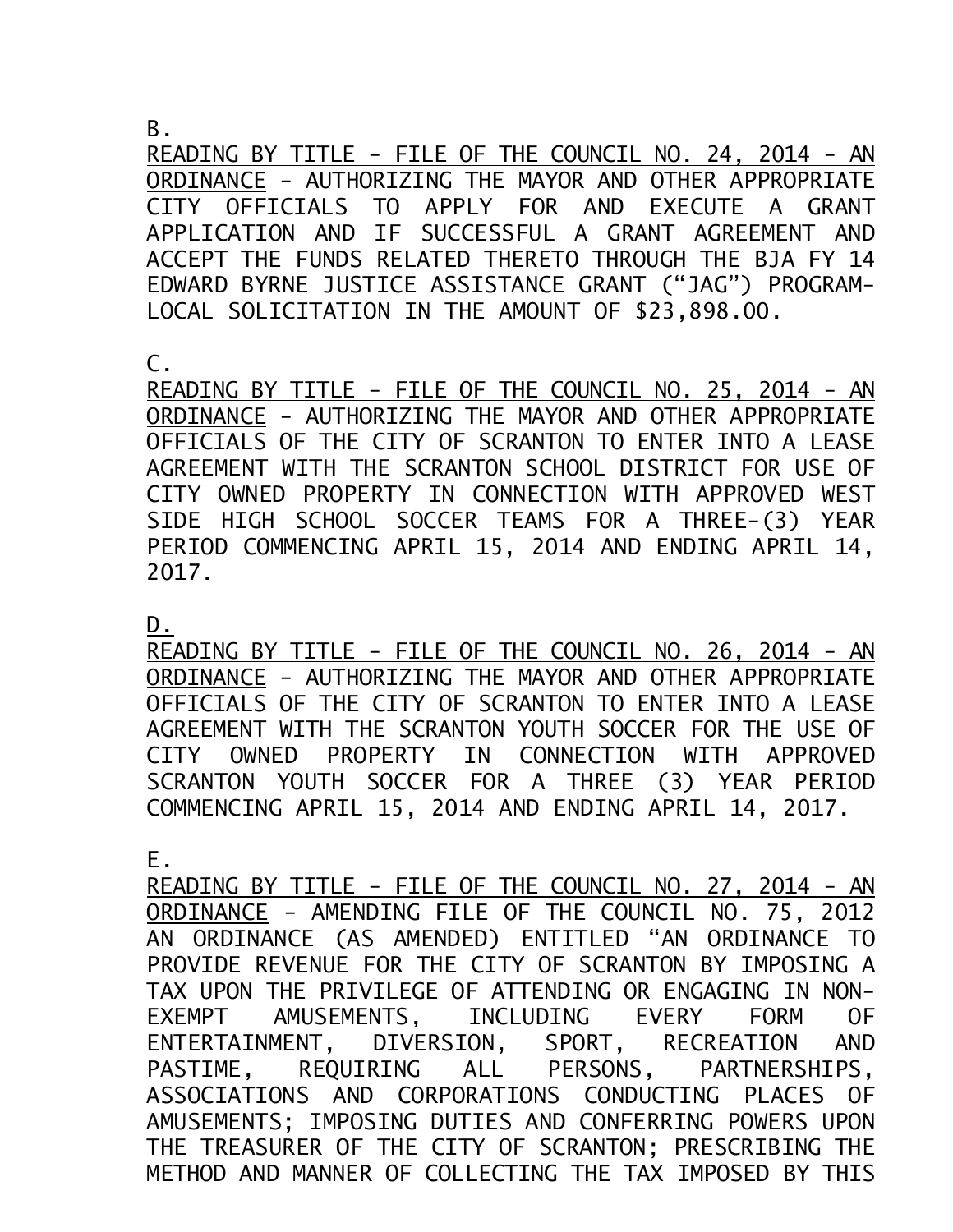ORDINANCE; AND IMPOSING PENALTIES FOR THE VIOLATION THEREOF" BY AMENDING SECTION 4. DEFINITIONS – PLACE OF AMUSEMENT.

## 7. FINAL READING OF RESOLUTIONS AND ORDINANCES-

A.

FOR CONSIDERATION BY THE COMMITTEE ON PUBLIC SAFETY -FOR ADOPTION – FILE OF THE COUNCIL NO. 22, 2014 - AMENDING FILE OF THE COUNCIL NO. 26, 2013, AN ORDINANCE, ENTITLED AMENDING FILE OF THE COUNCIL NO. 22, 2006, ENTITLED "AUTHORIZING AND APPROVING THE DESIGNATION OF PARKING SPACES FOR CERTAIN CITY OF SCRANTON PERSONNEL IN AND ALONG DIX COURT, THE PARKING AREA IN THE REAR OF CITY OF SCRANTON MUNICIPAL BUILDING AND A PARKING LOT ALONG MULBERRY STREET ADJACENT TO SCRANTON FIRE HEADQUARTERS, AND AUTHORIZING THE CITY OF SCRANTON POLICE DEPARTMENT TO ENFORCE THE PARKING DESIGNATIONS AS REFLECTED IN THE ATTACHED SCHEMATIC" BY ADDING AN ADDITIONAL PARKING SPACE BEHIND SCRANTON FIRE HEADQUARTERS AND RE-DESIGNATING CERTAIN PARKING SPACES TO REFLECT THE CHANGE IN WHICH SOME CITY OF SCRANTON PERSONNEL CURRENTLY PARK AS REFLECTED IN THE ATTACHED SCHEMATIC.

B.

FOR CONSIDERATION BY THE COMMITTEE ON FINANCE -FOR ADOPTION – RESOLUTION NO. 58, 2014 - RATIFYING AND APPROVING THE EXECUTION AND SUBMISSION OF THE GRANT APPLICATION BY THE CITY OF SCRANTON POLICE DEPARTMENT FROM THE 2013/2014 JAG SINGLE SOLICITATION LOCAL INITIATIVE PROGRAM FOR THE PENNSYLVANIA COMMISSION ON CRIME AND DELINQUENCY JUSTICE ASSISTANCE GRANT IN THE AMOUNT OF \$146,390.00 FOR THE CITY OF SCRANTON POLICE DEPARTMENT FOR FINANCIAL SUPPORT FOR THE ACQUISITION AND INSTALLATION OF THE "COMMUNITY SURVEILLANCE NETWORK" – A THIRTY-TWO (32) MONITOR VIDEO WALL LOCATED AT SCRANTON POLICE HEADQUARTERS – TO CREATE A SYSTEM IN WHICH ALL SURVEILLANCE OF COOPERATING AGENCIES WILL BE SHARED IN A LIVE FEED TO THE SCRANTON POLICE DEPARTMENT AND AUTHORIZING THE MAYOR AND OTHER APPROPRIATE CITY OFFICIALS TO ACCEPT THE GRANT, IF SUCCESSFUL, AND